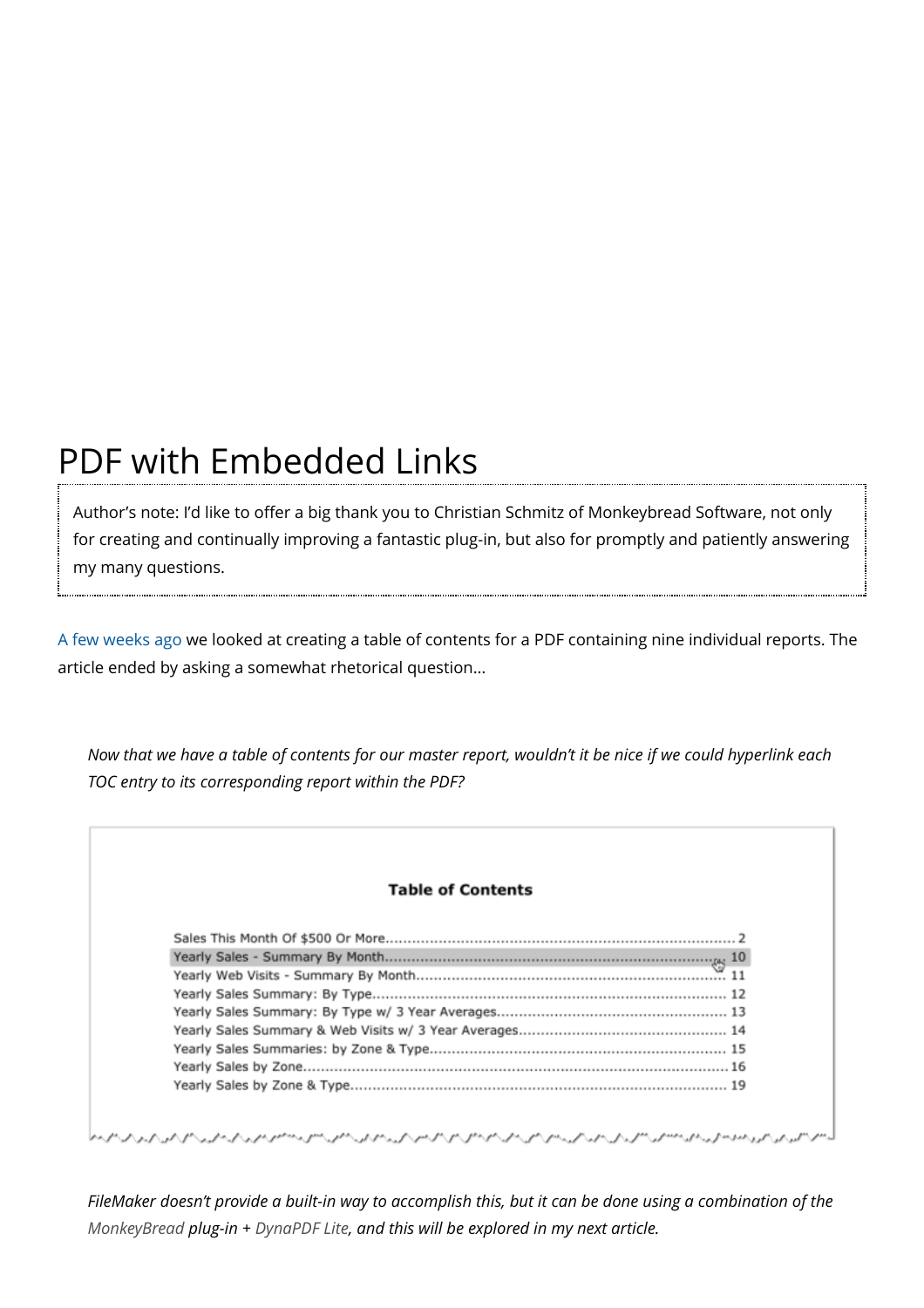…and today we're going to dig into the nuts and bolts of what it takes to make this happen.

As usual, we have a demo file [\(Embedded PDF Links](http://kevinfrank.com/fmh/Embedded-PDF-Links.zip)), but since it will only work for developers having [licensed copies of the above-mentioned products, here is a PDF showing the end result: Report with](http://kevinfrank.com/fmh/Report%20with%20Hyperlinked%20TOC.pdf) Hyperlinked TOC.pdf

As before, we're going to concentrate on this particular script…

| eview        | Aa<br>Edit Layout                                             | ⊽ | refresh window (flush)          |  |
|--------------|---------------------------------------------------------------|---|---------------------------------|--|
|              | Generate Master Report with<br>Hyperlinked TOC, Output to PDF |   | generate master report w/t.o.c. |  |
| <b>Zones</b> |                                                               |   | report 1                        |  |

…which hasn't changed since [last time](https://filemakerhacks.com/2017/01/31/virtual-list-table-of-contents-part-1/) except for the addition of these steps:

```
62 # embed t.o.c. links into pdf
63 Set Variable [$targetPDF:
  Value: MBS( "Path.FileMakerPathToNativePath"; Substitute ( $$fileSpec ; "file:" ; "" ) )]
64
65 Set Variable [$counter; Value: 1]
66 Set Variable [$W; Value: 475]
67 Set Variable [$H; Value: 15]
68 Set Variable [$L; Value: 68]
69 Set Variable [$T; Value: 85]
70
71 Set Variable [$pdf; Value: MBS ( "DynaPDF.New" )]
72 Set Variable [$x; Value: MBS ( "DynaPDF.SetPageCoords" ; $pdf ; "TopDown" )]
73 Set Variable [$x; Value: MBS ( "DynaPDF.SetLinkHighlightMode" ; $pdf ; "Invert" )]
74 Set Variable [$x; Value: MBS ( "DynaPDF.OpenPDFFromFile" ; $pdf ; $targetPDF )]
75 Set Variable [$x; Value: MBS ( "DynaPDF.ImportPDFFile" ; $pdf ; 1 )]
76 Set Variable [$x; Value: MBS ( "DynaPDF.EditPage" ; $pdf ; 1 )]
7778 Loop
79
       Set Variable [$x; Value: MBS ( "DynaPDF.SetLineWidth" ; $pdf ; 0 )]
       Set Variable [$x;
80
      Value: MBS ( "DynaPDF.PageLink" ; $pdf ; $L ; $T ; $W ; $H ; $col_2[$counter] )]
      Exit Loop If [GetAsNumber ( $counter ) >= GetAsNumber ( $totalEntries )]
81
82
      Set Variable [$counter; Value: $counter + 1]
       Set Variable [$T; Value: $T + $H]
83
84 End Loop
85
86 Set Variable [$x; Value: MBS ( "DynaPDF.EndPage" ; $pdf )]
87 Set Variable [$x; Value: MBS ( "DynaPDF.CloseImportFile" ; $pdf )]
88 Set Variable [$x; Value: MBS ( "DynaPDF.OpenOutputFile" ; $pdf ; $targetPDF )]
89 Set Variable [$x; Value: MBS ( "DynaPDF.Save" ; $pdf )]
90 Set Variable [$x; Value: MBS ( "DynaPDF.Release" ; $pdf )]
91
```
And now is probably a good time to mention that every MBS function has its own documentation page (see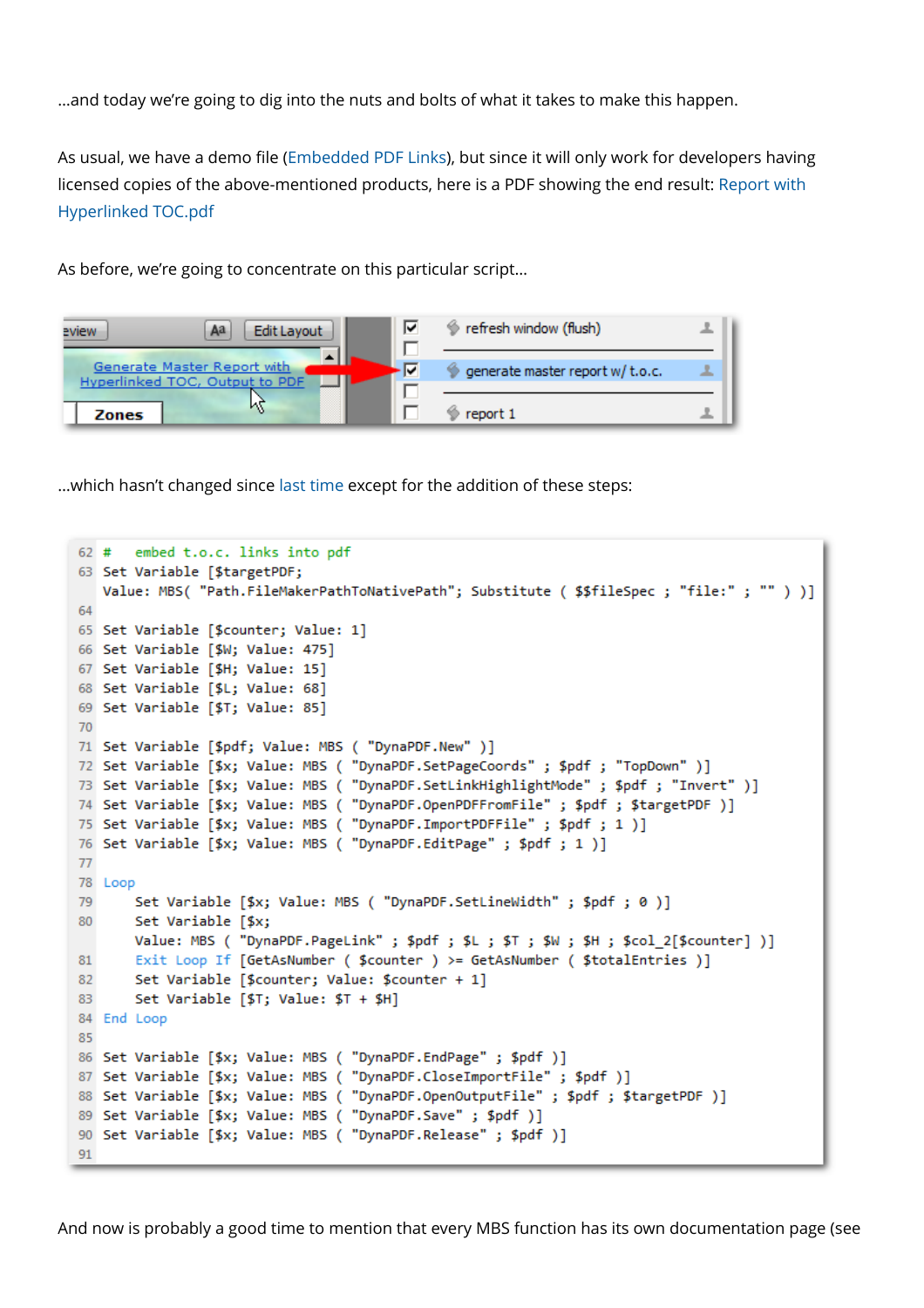overview [here](https://www.monkeybreadsoftware.de/filemaker/)) and the same holds true for [DynaPDF](http://www.mbsplugins.eu/component_DynaPDF.shtml) functions.

We'll take a closer look some of these steps in just a minute. First, though, I want to say a little bit about PDF page linking… how it works in general, and the particular approach I'm taking here.

A PDF page link is created by specifying a set of rectangular coordinates, and, in effect, "drawing" an invisible rectangle at a certain location on a given page of a PDF, and then specifying the target page to go to (within that same PDF) when that link is clicked. In today's article and demo this is accomplished via a function called "[DynaPDF.PageLink"](http://www.mbsplugins.eu/DynaPDFPageLink.shtml).

As chance would have it, a table of contents is ideally suited to this approach, because the entries are predictably located on the T.O.C. page, making it easy to programmatically determine where to place the invisible page link rectangles.

The layout dimensions can help us determine the width and height of the rectangle, as well as the starting position (top, left).

| pt              | n      | 100<br>200                                                                                                                                                        |
|-----------------|--------|-------------------------------------------------------------------------------------------------------------------------------------------------------------------|
| o<br>40         | Header | Table of Cont                                                                                                                                                     |
| $15\frac{5}{3}$ |        | < <cell_text_r>&gt;</cell_text_r>                                                                                                                                 |
|                 | Footer | Generated {{CurrentDate}} -                                                                                                                                       |
|                 |        | 472                                                                                                                                                               |
| 10D             |        | $\overline{\vee}$ Use fixed page margins<br>Left:<br>45.00<br>pt<br>Top:<br>70.00<br>pt<br>Bottom:<br>Right:<br>pt<br>pt<br>25.00<br>70.00<br><b>Facing pages</b> |

Based on the above we're going to use these coordinates for width, height, left and top.

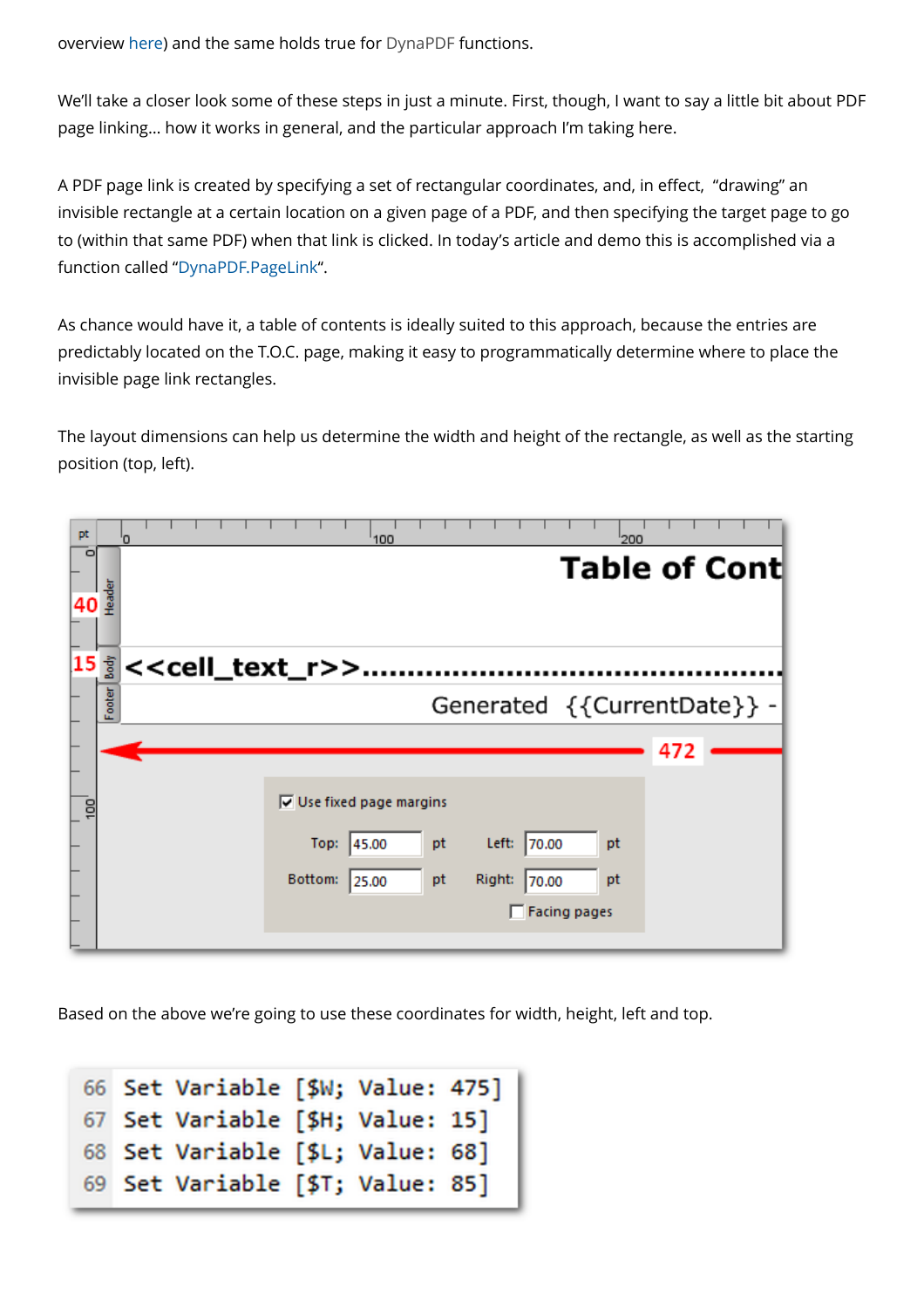The first three will remain constant, but \$T (top) will be incremented by \$H (the rectangle height, i.e., 15) for each TOC entry, as the script works its way down the page drawing invisible page link rectangles.

As mentioned last time, the PDF will contain either eight or nine reports, so the TOC will have either eight or nine entries (and corresponding page values, which we will use as the target for our page links)… and, conveniently, our script has already loaded these values into variables, as part of the basic TOC generation process, as per these two highlighted steps.

```
23 Set Variable [$totalEntries; Value: ValueCount ( $listPageCounts )]
24 Set Variable [$pageTOC; Value: 2]
25 Set Variable [$counter; Value: 1]
-26
27 # portrait orientation
28 Print Setup [Restore; With dialog:Off]
29
      generate t.o.c.
30#31 Loop
       Set Variable [$col_1[$counter]; Value: GetValue ( $listTitles ; $counter )]
32
      Set Variable [$col_2[$counter]; Value: $pageTOC]
33
      Exit Loop If [$counter >= $totalEntries]
34
35
       Set Variable [$pageTOC; Value: $pageTOC + GetValue ( $listPageCounts ; $counter )]
       Set Variable [$counter; Value: $counter + 1]
36
37 End Loop
```
Once the above portion of the script has completed, \$totalEntries and the repeating variable, \$col\_2, will contain something like this.

| <b>Expression</b>      | Value |
|------------------------|-------|
| <b># StotalEntries</b> | 9     |
| ‡ Scol_2               | 2     |
| $\div$ Scol_2[2]       | 6     |
| \$col 2[3]             | 7     |
| $\div$ Scol 2[4]       | 8     |
| $$col_2[5]$            | 9     |
| $$col_2[6]$            | 10    |
| $$col_2[7]$            | 11    |
| $$col_2[8]$            | 12    |
| $$col_2[9]$            | 15    |
|                        |       |

Okay, let's take a closer look at some of the page link script steps.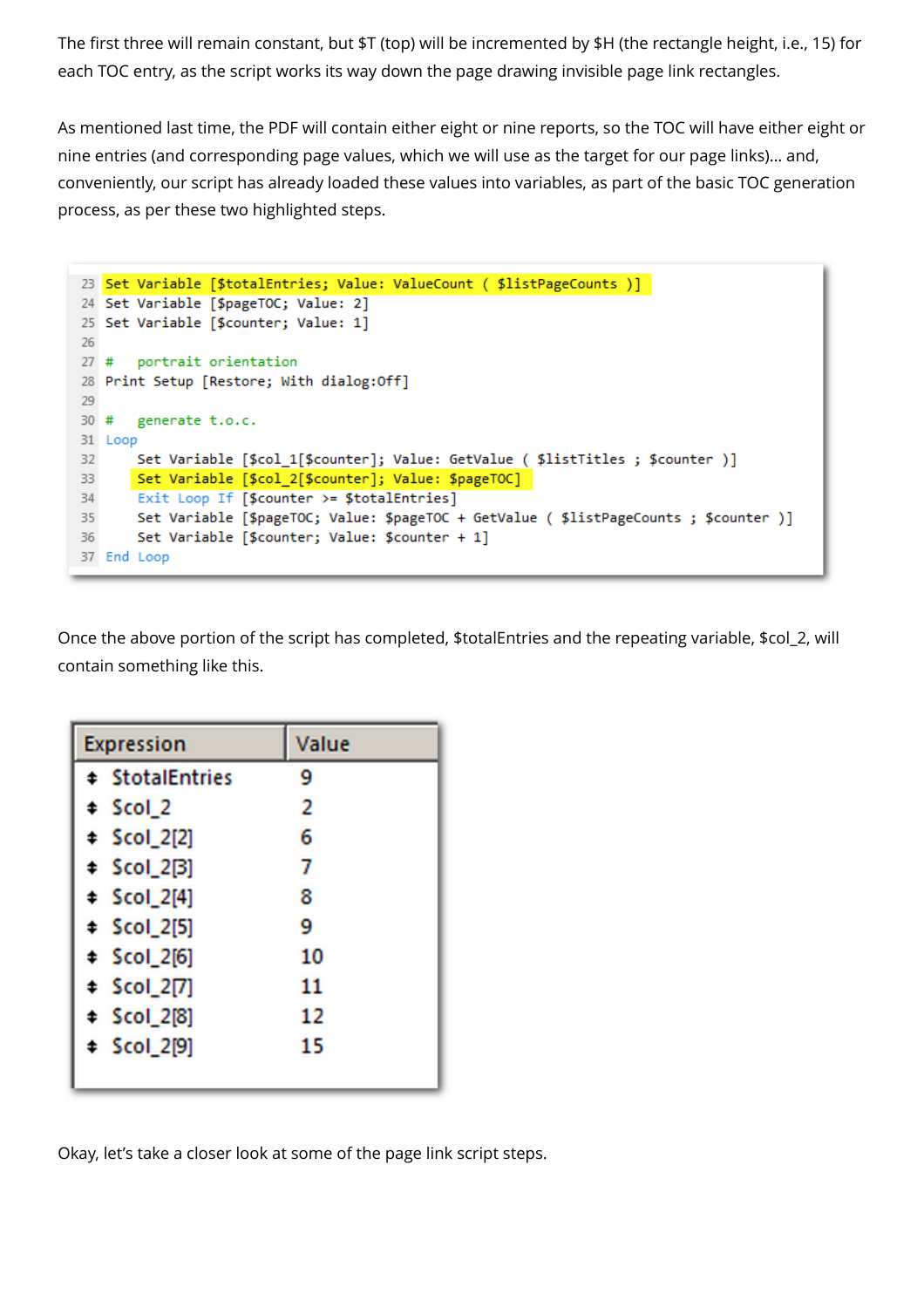```
62 # embed t.o.c. links into pdf
63 Set Variable [$targetPDF; MBS( "Path.FileMakerPathToNativePath";
                 Substitute ( $$fileSpec ; "file:" ; "" ) )]
64
65 Set Variable [$counter; Value: 1]
66 Set Variable [$W; Value: 475]
```
Step 63 transforms the "Save As PDF"-friendly path + filename in \$\$fileSpec, e.g.,

file:/C:/Users/Kevin/Desktop/report.pdf (Windows) file:/MacHD/Users/Kevin/Desktop/report.pdf (Macintosh)

…into one that DynaPDF can use, e.g.,

C:\Users\Kevin\Desktop\report.pdf (Windows) /Users/Kevin/Desktop/report.pdf (Macintosh)

The \$counter variable initialized in step 65 will be used in step 80 to help extract page number values from the \$col\_2[repetitions] discussed above.

```
65 Set Variable [$counter; Value: 1]
66 Set Variable [$W; Value: 475]
67 Set Variable [$H; Value: 15]
68 Set Variable [$L; Value: 68]
69 Set Variable [$T; Value: 85]
70
```
Step 71 begins the DynaPDF process, and as per the ["DynaPDF.New](https://www.mbsplugins.eu/DynaPDFNew.shtml)" help page, there should only be one instance of this running in memory at a time (see step 90 note below).

Step 72 tells DynaPDF to begin coordinates at the top left of the page (instead of using the native PDF coordinate system, which starts at the bottom left)…

```
71 Set Variable [$pdf; MBS ( "DynaPDF.New" )]
72 Set Variable [$x; MBS ( "DynaPDF.SetPageCoords" ; $pdf ; "TopDown" )]
73 Set Variable [$x; MBS ( "DynaPDF.SetLinkHighlightMode" ; $pdf ; "Invert" )]
74 Set Variable [$x; MBS ( "DynaPDF.OpenPDFFromFile" ; $pdf ; $targetPDF )]
75 Set Variable [$x; MBS ( "DynaPDF.ImportPDFFile" ; $pdf ; 1 )]
76 Set Variable [$x; MBS ( "DynaPDF.EditPage" ; $pdf ; 1 )]
```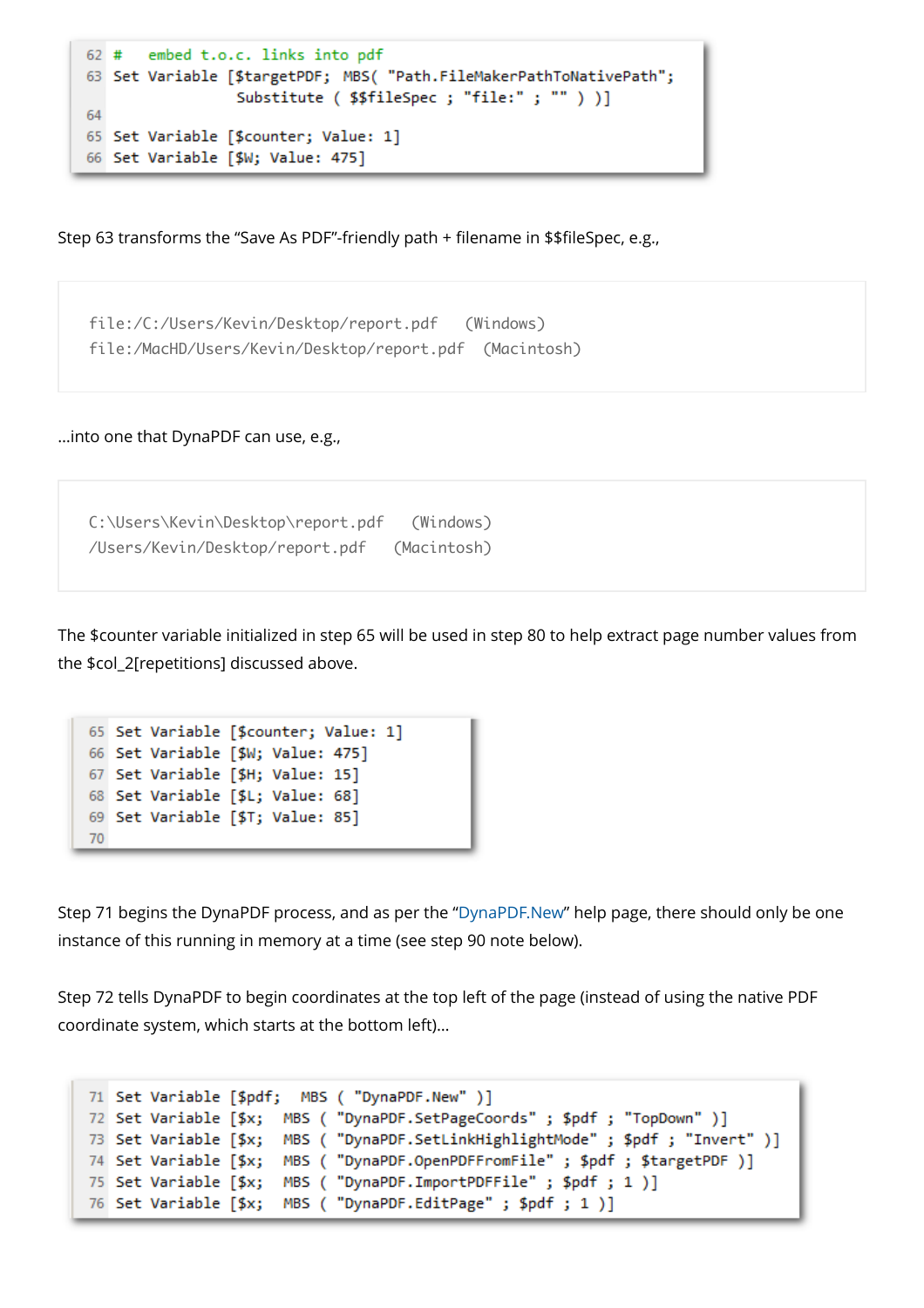…and step 73 determines what the user will see when they click on a PDF link (roughly equivalent to the button "pressed" state in FileMaker), e.g.,

Step 79 ensures that the rectangle is invisible, i.e., does not display a border, if the user opens the PDF in Acrobat or Acrobat Reader. (The rectangle is always invisible in Preview.)

Step 80 draws the page link rectangles and assigns the target page numbers.

|    | 78 Loop                                                                    |
|----|----------------------------------------------------------------------------|
| 79 | Set Variable [\$x; Value: MBS ( "DynaPDF.SetLineWidth" ; \$pdf ; 0 )]      |
| 80 | Set Variable [\$x; Value: MBS ( "DynaPDF.PageLink" ; \$pdf ;               |
|    | \$L ; \$T ; \$W ; \$H ; \$col 2[\$counter] )]                              |
| 81 | Exit Loop If [GetAsNumber ( \$counter ) >= GetAsNumber ( \$totalEntries )] |
| 82 | Set Variable [\$counter; Value: \$counter + 1]                             |
| 83 | Set Variable [\$T; Value: $$T + $H]$                                       |
|    | 84 End Loop                                                                |
| 85 |                                                                            |

Step 87 is necessary on the Windows OS, but not on the Mac.

Step 90 frees up memory claimed by "DynaPDF.New" in step 71, and is not optional.

```
86 Set Variable [$x; MBS ( "DynaPDF.EndPage" ; $pdf )]
87 Set Variable [$x; MBS ( "DynaPDF.CloseImportFile" ; $pdf )]
88 Set Variable [$x; MBS ( "DynaPDF.OpenOutputFile" ; $pdf ; $targetPDF )]
89 Set Variable [$x; MBS ( "DynaPDF.Save" ; $pdf )]
90 Set Variable [$x; MBS ( "DynaPDF.Release" ; $pdf )]
```
And now you know everything I know (as of Feb 2017, at any rate) about generating embedded PDF page links.

## **Postscript: MBS + DynaPDF Installation and Registration**

On the Macintosh, I've chosen to install the DynaPDF library file in the FileMaker Extensions folder, along with the MBS plug-in.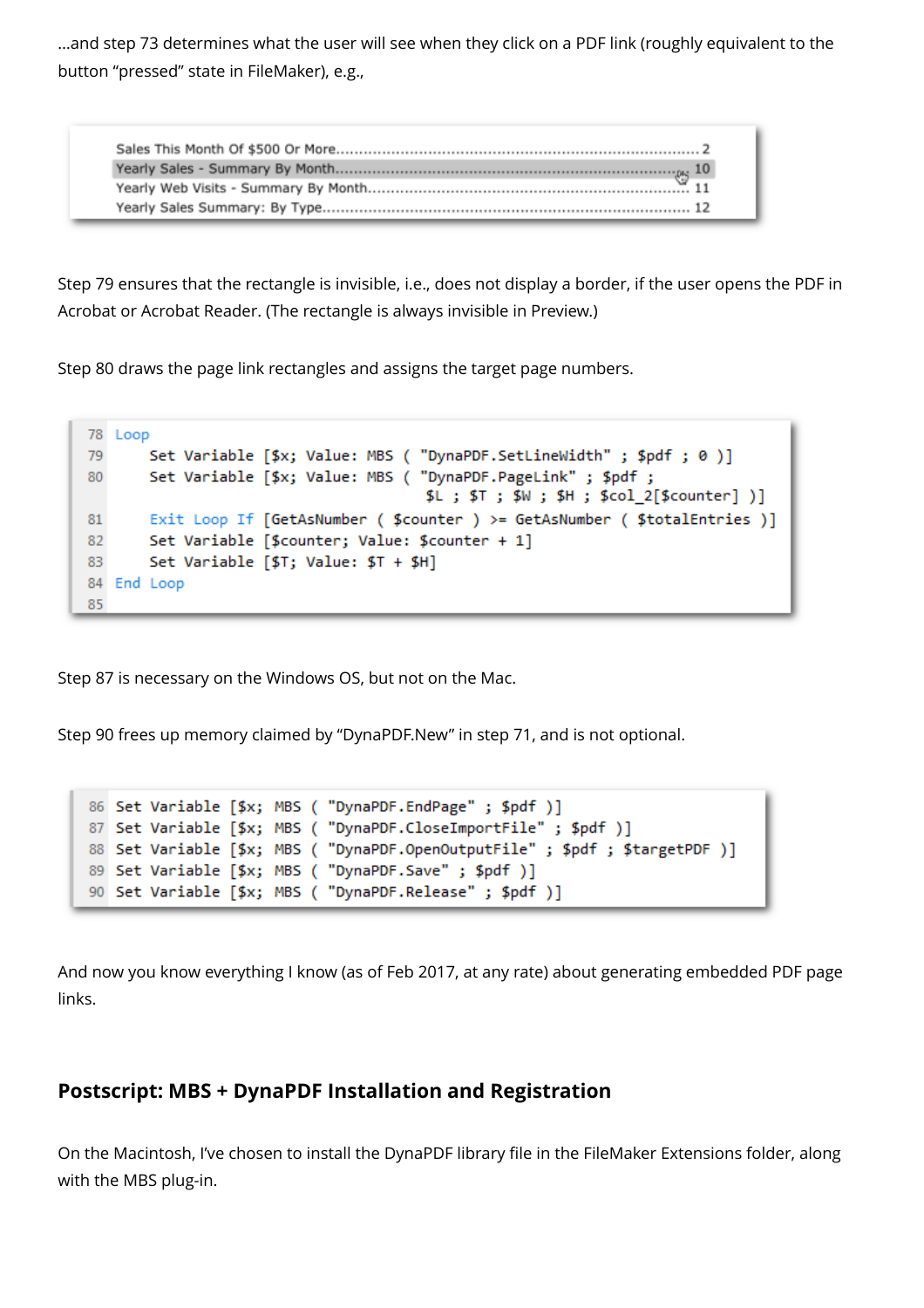

On Windows, DynaPDF consists of these two files, and again, I've chosen to install them in the FileMaker Extensions folder along with the MBS plug-in.

| C:\Program Files\FileMaker\FileMaker Pro 15 Advanced\Extensions |                   |  |  |  |
|-----------------------------------------------------------------|-------------------|--|--|--|
| Name $\triangle$                                                | Date modified     |  |  |  |
| <b>Dictionaries</b>                                             | 4/8/2016 8:52 AM  |  |  |  |
| English                                                         | 1/18/2017 2:53 PM |  |  |  |
| dynapdf.dll                                                     | 1/19/2017 7:10 PM |  |  |  |
| dynapdf64.dll                                                   | 1/19/2017 7:10 PM |  |  |  |
| MBS.fmx64                                                       | 2/13/2017 1:03 PM |  |  |  |

The startup script in the demo file calls this script (obviously, you will need to substitute the xxxxxxxxxx-es with your registration info - and note that there are [four versions of DynaPDF](https://www.monkeybreadsoftware.de/filemaker/dynapdf-editions.shtml), and the methodology we're looking at today requires at least the "Lite" version).